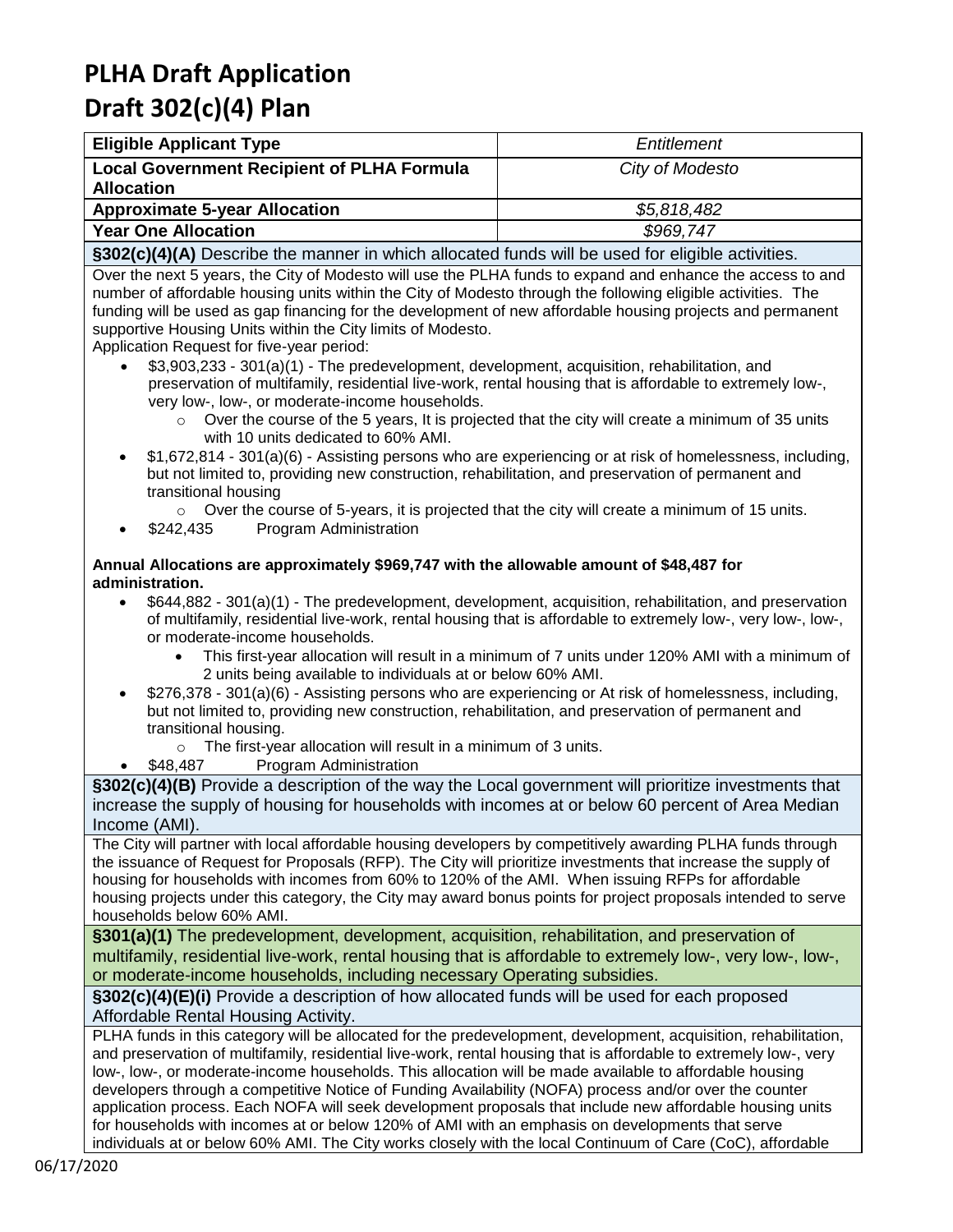housing developers, and general community to increase affordable housing units across the housing continuum. The City also gives priority to projects that leverage several sources of funding for the maximum benefit to the community. The City has over 30 years of successfully producing, overseeing, and monitoring affordable housing projects that assist individuals and households at or below 120% AMI.

**§302(c)(4)(E)(iii)** A description of major steps/actions and a proposed schedule for the implementation and completion of the Activity.

The City solicits projects through a NOFA process that creates a consistent standard for all projects awarded funding. The areas of focus are Application Completeness, Project Design and Capacity, Urgency and Persistence of Need, Project Implementation Readiness, Past Performance, Financial Management, General Regulatory Compliance, Budget, Fund Development, and leveraging. These areas allow staff and oversight authorities the ability to assess each application to the funding requirements for any project.

This funding will be allocated to projects based on local needs assessed through the City's 2020-2024 Consolidated Plan Needs Assessment, the CoC and City Application Review committee. Applications for funding are currently under review by staff. The scoring is designed to be reviewed with a heavier weight being applied to those projects that can demonstrate its ability to perform and complete projects and assist households within 24 months of funding commitments.

Selected projects will demonstrate that they have the capacity to secure other sources of funding. Reviewed projects are presented to the City's Citizen Housing and Community Development Committee (CH&CDC) and then presented to City Council for approval. All projects will be secured by the loan agreement, promissory note, Deed of Trust and Regulatory Agreement. City staff is well training in on-going project and long-term monitoring to ensure that projects comply throughout the life project and ongoing affordability period. The City will issue a NOFA annually to ensure an ongoing project pipeline.

**§301(a)(6)** Assisting persons who are experiencing or at risk of homelessness, including, but not limited to, providing rapid rehousing, rental assistance, supportive/case management services that allow people to obtain and retain housing, operating and capital costs for navigation centers and emergency shelters, and the new construction, rehabilitation, and preservation of permanent and transitional housing.

**§302(c)(6)(E)(i)** Provide a description of how allocated funds will be used for the proposed Activity. PLHA funds in this category will be to allocated to assisting persons who are experiencing or at risk of homelessness, for the new construction, rehabilitation, and preservation of permanent and transitional housing. This allocation will be made available to affordable housing developers through a competitive Notice of Funding Availability (NOFA) process and/or over the counter application process. Each NOFA will seek development proposals that include new affordable housing units for households with incomes at or below 60% of AMI. The City has over 30 years' experience with these types of developments. The City works closely with the local CoC, affordable housing developers, and general community to increase units across the continuum. The City also gives priority to projects that leverage several sources of funding for the maximum benefit to the community. The City staff is experienced in successfully collaborating with local developers to complete projects on time and within the scope of the funding regulations. In recent years, the focus as a City has been focused on the development of permanent supportive housing units. The City has found that this is an effective method to address the homelessness. These units assist vulnerable populations with stable housing and the services to help strengthen the abilities and capacities of these households to thrive at their best within the community. The City, with its current review of the NOFA, is aware of several proposed projects that will increase the City's affordable housing stock for this subpopulation.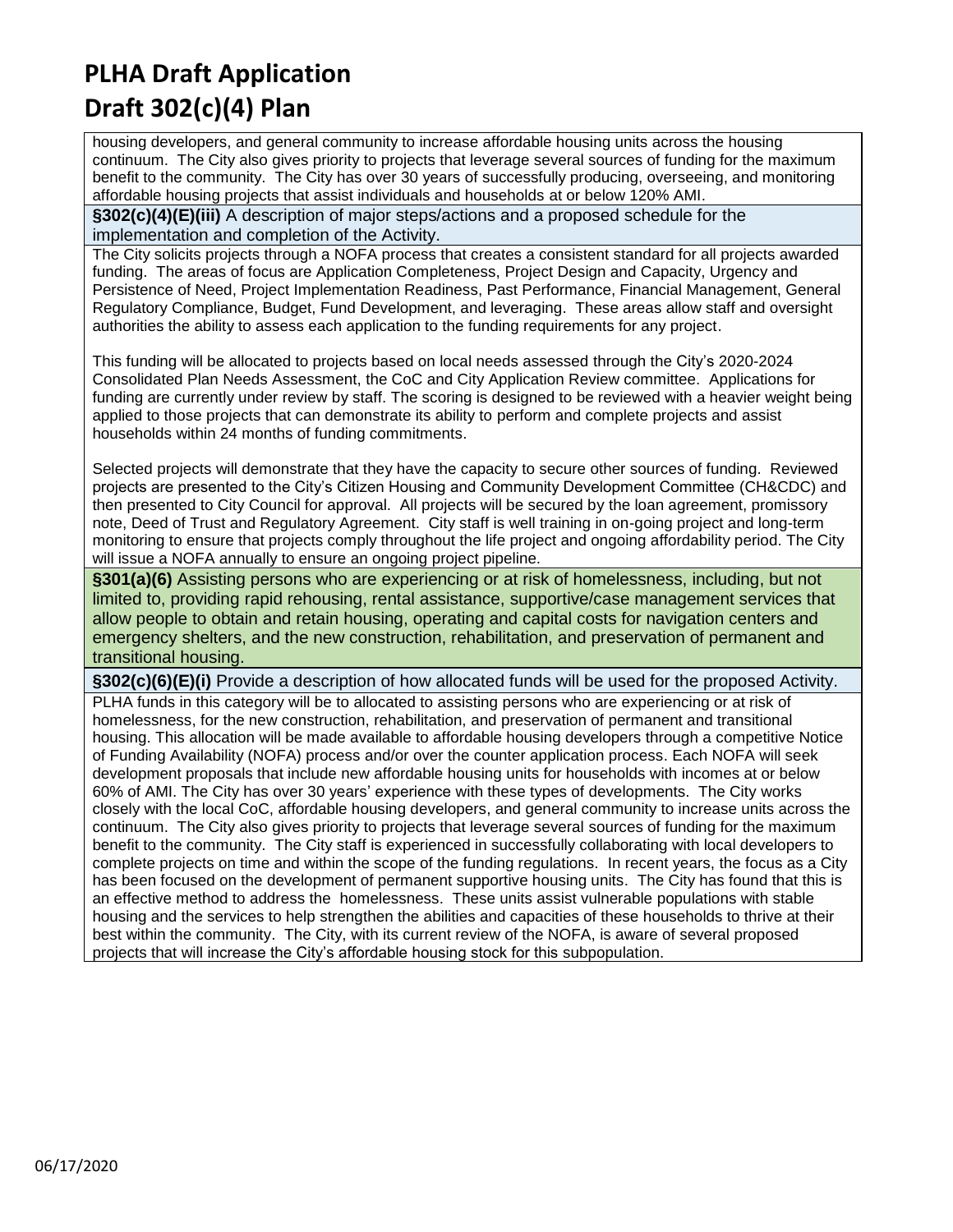**§302(c)(6)(E)(iii)** A description of major steps/actions and a proposed schedule for the implementation and completion of the Activity.

The City solicits projects through a NOFA process that creates a consistent standard for all projects awarded funding. The areas of focus are Application Completeness, Project Design and Capacity, Urgency and Persistence of Need, Project Implementation Readiness, Past Performance, Financial Management, General Regulatory Compliance, Budget, Fund Development, and leveraging. These areas allow staff and oversight authorities the ability to assess each application to the funding requirements for any project.

This funding will be allocated to projects based on local needs assessed through the City's 2020-2024 Consolidated Plan Needs Assessment, the CoC and City Application Review committee. Applications for funding are currently under review by staff. The scoring is designed to be reviewed with a heavier weight being applied to those projects that can demonstrate its ability to perform and complete projects and assist households within 24 months of funding commitments.

Selected projects will demonstrate that they have the capacity to secure other sources of funding. Reviewed projects are presented to the City's Citizen Housing and Community Development Committee (CH&CDC) and then presented to City Council for approval. All projects will be secured by the loan agreement, promissory note, Deed of Trust and Regulatory Agreement. City staff is well training in on-going project and long-term monitoring to ensure that projects comply throughout the life project and ongoing affordability period. The City will issue a NOFA annually to ensure an ongoing project pipeline.

**§302(c)(4/6)(C)** Provide a description of how the Plan is consistent with the programs set forth in the Local Government's Housing Element.

The proposed plan directs 100% of the City's PLHA funding to the development of new affordable housing and permanent supportive housing units. Use of PLHA funds for this unmet housing need is consistent with the City's Adopted 2015-2023 Certified Housing Element Chapter 6 policy 1.1 *Establish and/or support programs to supply below-market housing for extremely low-, very low-, low- and moderate-income households, as well as market-rate housing*.

**Regional Housing Needs Allocation (RHNA) – Background and Local Requirements**

Table 1 illustrates RHNA allocations imposed during the 2014-2023 Housing Element Cycle for the City of Modesto for Very-low, Low-, Moderate, and Above-Moderate income levels. The City will offer PLHA funds to assist in building units in an effort to address the local RHNA housing allocations.

| Table 1. City of Mdesto Regiona Housing Needs Allocation 2014-2023 |                                  |                      |                                  |                                        |              |  |
|--------------------------------------------------------------------|----------------------------------|----------------------|----------------------------------|----------------------------------------|--------------|--|
| <b>Effective</b><br><b>Date</b><br><b>December</b><br>31, 2019     | <b>Very-Low</b><br><b>Income</b> | Low<br><b>Income</b> | <b>Moderate</b><br><b>Income</b> | <b>Above Moderate</b><br><b>Income</b> | <b>Total</b> |  |
| <b>RHNA</b><br><b>Allocation</b><br>(Units)                        | 1546                             | 991                  | 1100                             | 2724                                   | 6361         |  |
| <b>Progress</b><br>(Permitted<br>Units)                            | 232                              | 61                   | 276                              | 584                                    | 1153         |  |
| Remaining<br><b>Units</b>                                          | 1314                             | 930                  | 824                              | 2140                                   | 5208         |  |